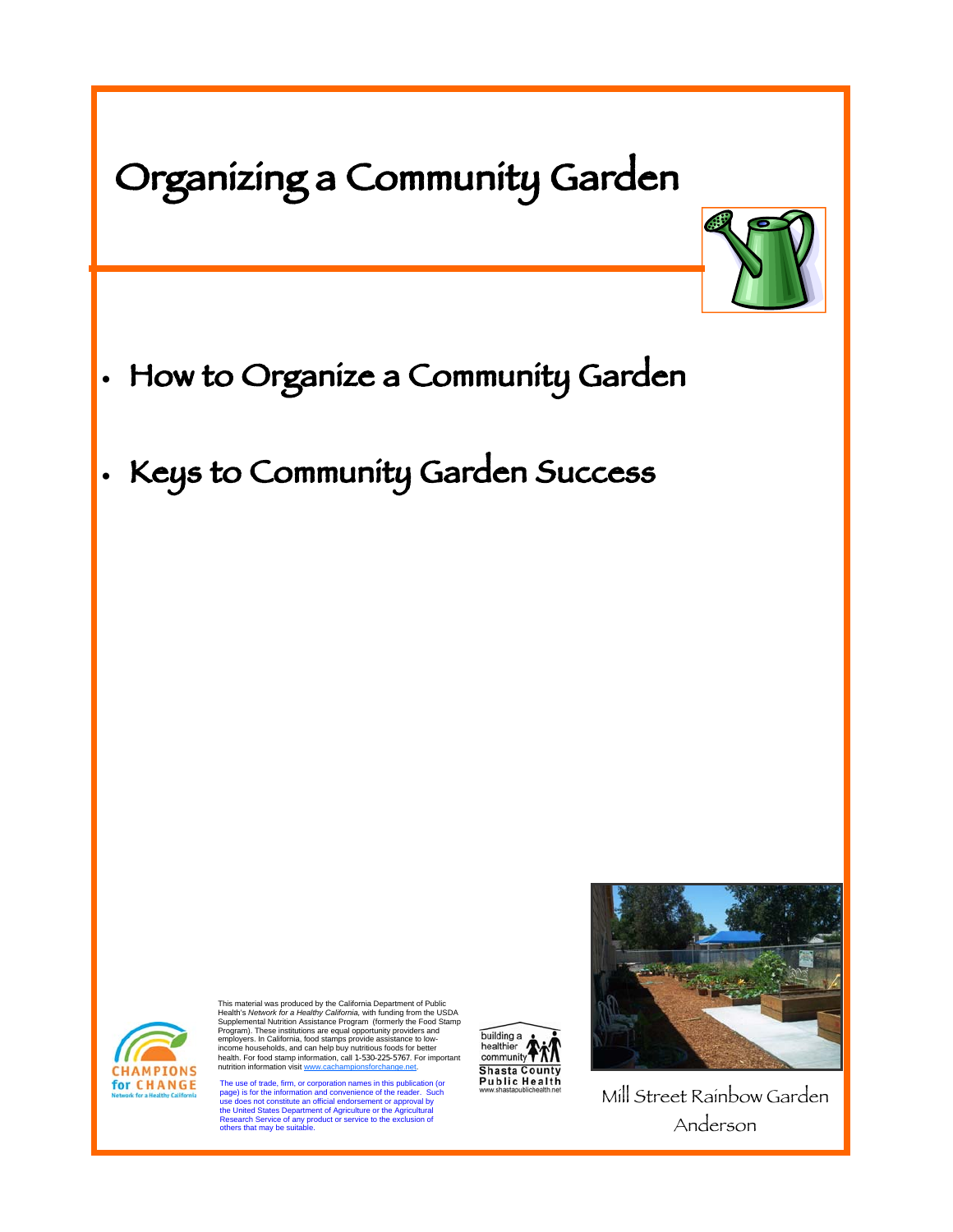# How to Organize a Community Garden

#### Choose a Site

- Determine where there is a desire and a need
- Determine what area will work best (availability of sun and water, etc.)
- Contact the owner of the land

# Organize a Meeting of Interested People

- Hold promotional activities such as radio announcements
- Prepare and distribute informational flyers to the neighborhood or area
- Meet with interested people to discuss what is involved in membership in a community garden such as benefits, rules, etc.
- Allow people to sign-up for plots

# Prepare and Develop the Site

- Arrange for land preparation (plowing, cleaning, clearing, etc.)
- Gather materials petition for free supplies (seeds, tools, soil. etc.) from area businesses, churches, citizens groups, park and recreation departments, etc.
- Develop and assign plots
- Establish area for storage of supplies, educational materials, and list of rules
- Choose a name for the garden

#### Manage the Garden

- Keep members interested in gardening
- Act as a role model for proper gardening
- Provide educational resources and other support to members
- Troubleshoot problems that arise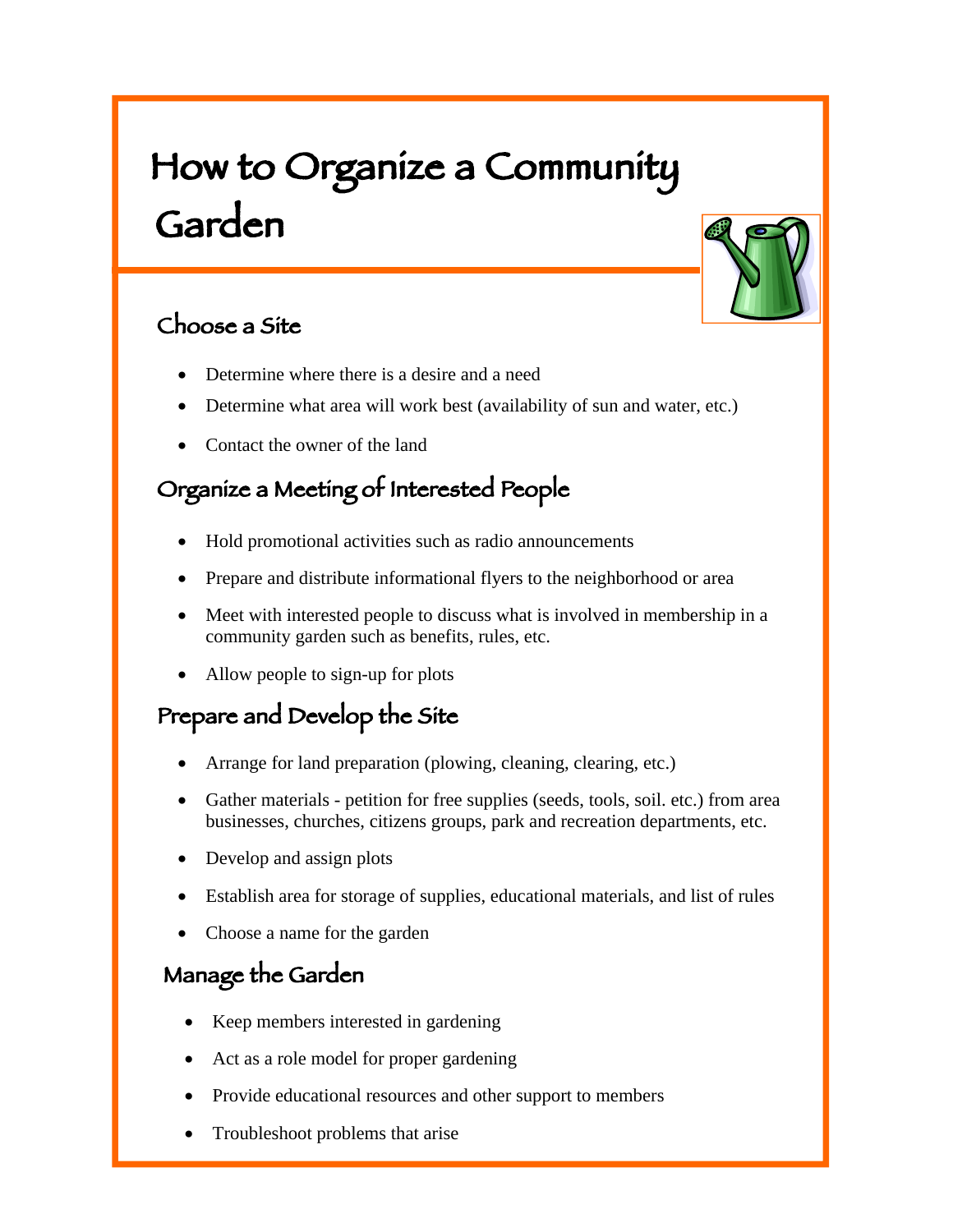# Keys to Community Garden Success

I



Every community garden is as different as the gardeners that belong to them. There are some common traits that the most successful gardens share. These are:

# Establish Good Lines of Communication Among All Participants

Everyone likes to feel that their voice matters and that what they say and think is recognized on an equal basis with everyone else. Good communication is the key to making sure this happens. There are often many major decisions to be made in the development of a community garden, especially at the outset. It may sometimes seem easier for one or two people to make decisions for the group, but this usually backfires, especially at the beginning before everyone has had time to get to know each other's strengths and weaknesses. A good garden coordinator will figure this out right away and give people the opportunity to express their opinions before final decisions are made. In addition to regular group meetings, a message board installed somewhere in the garden is a good way to keep everyone informed about important issues, as is a regular newsletter. So that no one person is overburdened with the task of telephoning everyone in the garden, it may be best to set up a phone-tree system.

#### Develop Partnerships Within the Community

Involve as many like-minded groups and individuals in your project as possible. It is not necessary to be a gardener in order to enjoy and participate in a community garden. Create a "Friends of the Garden" membership category for those people who want to help with the project but are not able, for whatever reason, to maintain their own garden plot. Actively seek out local politicians and other community leaders, members of the media, health professionals, the landscape industry, anti-poverty activists, and anyone else that could help. The more people that feel a personal attachment to the project, the better.

#### The Perfect Garden Coordinator

A good garden coordinator is all things to all people. She or he is dynamic, enthusiastic, inspiring, a diplomat, a veritable garden encyclopedia, tireless, devoted, able to deal with any problem with ease...and just about impossible to find. Since that's the case, make sure that the candidates fully understand the scope of the job. You may also want to consider having the garden members vote on a smaller group of interested garden members to be charged with the task of selecting a garden coordinator.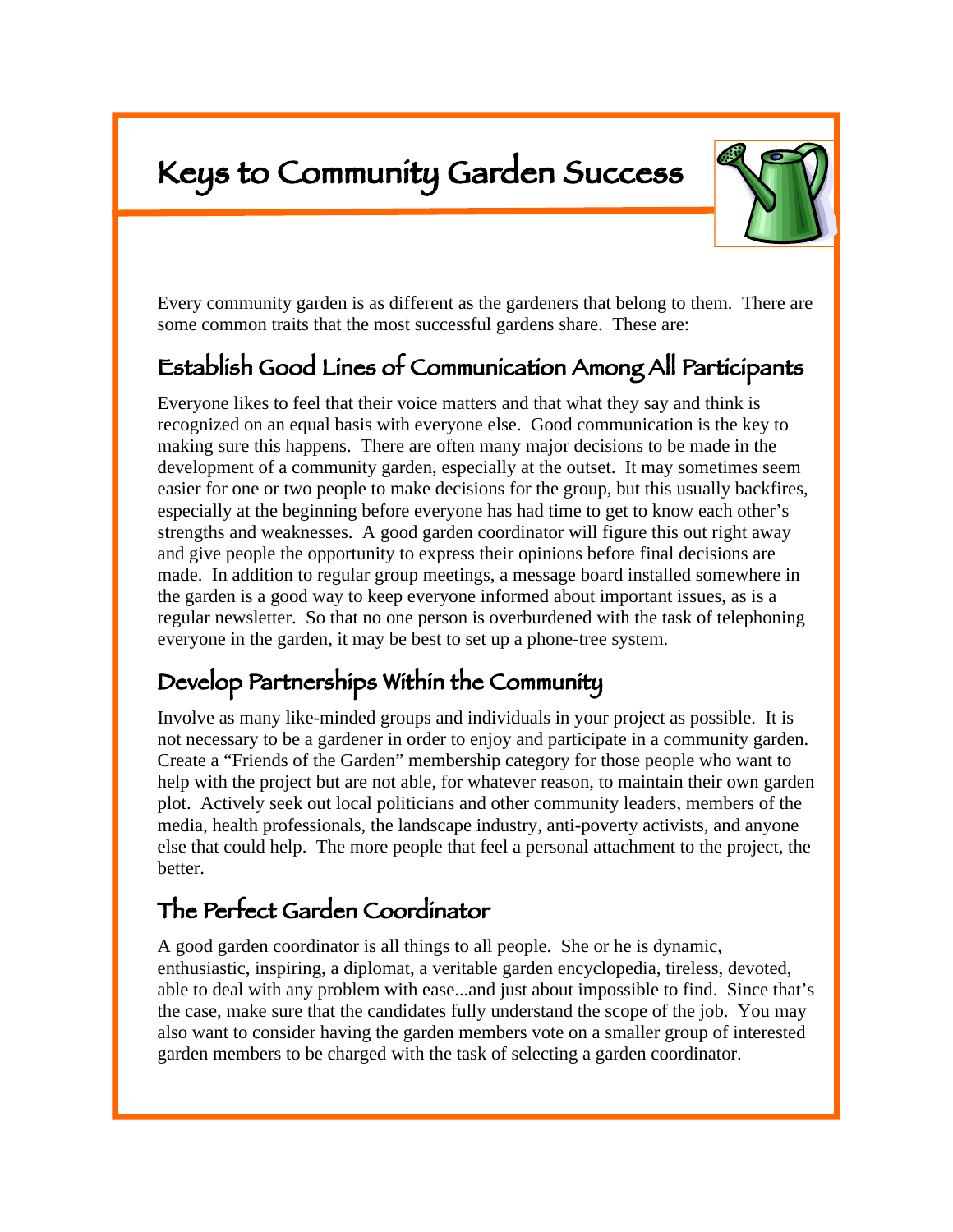# Don't Rely on Only One Person

Although having a good coordinator is key, it is equally important to have a well organized team. The success of the project should not rest on any one person's shoulders. If the garden is associated with a community center or other institution, the coordinator is often a staff member of that organization. But what happens when that person moves on to another position? Without the active involvement of a committed team, the entire project could go into a rapid nose-dive.

# Start Small

It is always better to have a small success rather than a big failure, especially in the first year. Taking on too much at the start of any project usually results in burn-out after only a short time. You can always expand in the years to come. Most people are very enthusiastic gardeners in the spring, when that combination of sunshine, warm temperatures, and sweet smelling soil is too intoxicating to resist. By mid-summer that enthusiasm has waned considerably as the less than glamorous garden chores, like weeding and deadheading (removing dead flowers from plants), competes with swimming, baseball, and other summer fun. Do not get too discouraged when this happens. Instead, create some sort of special event or activity that will draw the gardeners back to the garden and help them to recall the excitement they felt in May.

# Choose Your Site Well

Look for a site that is visible, safe, centrally located, in an area that will benefit from a community garden, has plenty of sun (at least 6 hours each day), has good access both by foot and for deliveries, and has the support of the neighbors. The area should be as flat as possible and should have good drainage (no wet spots or standing puddles). Make sure the location you have chosen has easy access to water. To cut down on pollution from cars, try to find a spot that is not too close to a stop sign or traffic light or adjacent to a parking lot. Do not hide the garden away from view because vandals prefer not to be seen. The more visible the garden, the safer the garden will be. Test the soil for nutrients and heavy metals if previous uses of the land warrant it. For more information on soil testing, contact your county University of California Cooperative Extension office (see resources, Section 8).

# Keep the Garden Well Maintained Year Round

Vegetable gardens often have the reputation of being less than attractive. This is usually the result of poor or inconsistent maintenance by the gardeners. Let the gardeners know what is expected of them with a clearly defined, written set of garden by-laws. Keep the grass trimmed, common areas neat, the beds weeded (or better yet, mulched), pick up trash daily, locate the compost area out of sight as much as possible, plant flowers around the edges of the site as well as within the plots (pretty marigolds are ideal for keeping pests away), and try to design the site with imagination. There is no rule that says a garden has to be laid out in perfect 10 ft. x 20 ft. rectangular plots.